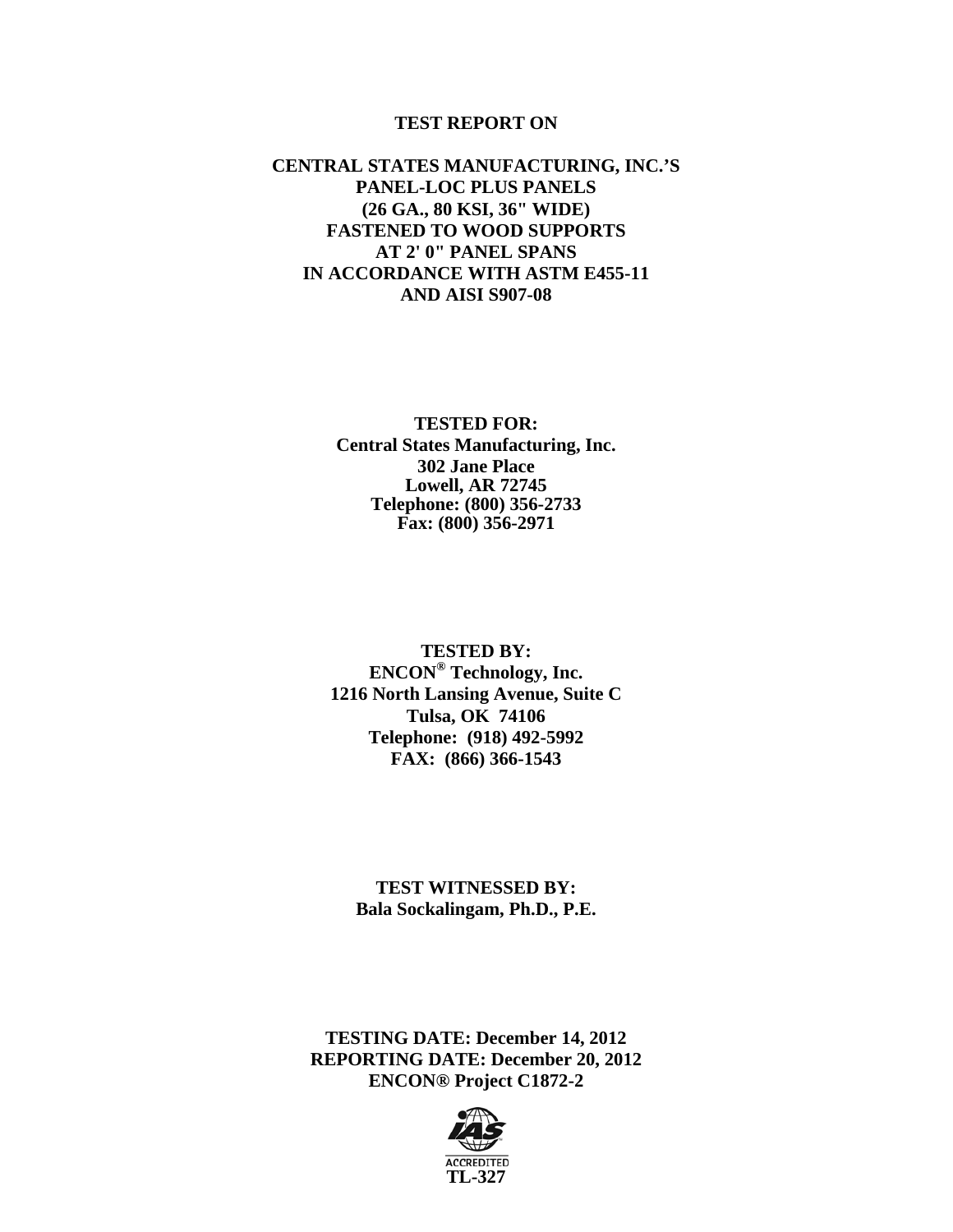|  | <b>TABLE OF CONTENTS</b> |
|--|--------------------------|
|--|--------------------------|

| <b>SECTION I</b>                |            | <b>TEST SUMMARY</b>                                            | <b>Page Number</b> |
|---------------------------------|------------|----------------------------------------------------------------|--------------------|
|                                 | 1.1        | <b>Summary</b>                                                 | 1                  |
|                                 | 1.2        | <b>Panel System Description</b>                                | $\mathbf{1}$       |
|                                 |            | 1.3 Test Results                                               | $\mathbf{1}$       |
|                                 |            | 1.4 Panel and Fastener Pattern Drawing                         | $\overline{2}$     |
| <b>SECTION II</b>               |            | <b>DESCRIPTION OF TEST</b>                                     |                    |
|                                 | 2.1        | <b>Description of Test</b>                                     | $3-4$              |
|                                 | $2.2\,$    | <b>Calculations</b>                                            | $4 - 5$            |
| <b>SECTION III TEST RESULTS</b> |            |                                                                |                    |
|                                 | <b>3.1</b> | <b>Specimen Identification</b>                                 | 6                  |
|                                 |            | 3.2 Test #1: Panel-Loc Plus Panels at four equal span of 2' 0" | $7 - 8$            |
|                                 | 3.3        | Test #2: Panel-Loc Plus Panels at four equal span of 2' 0"     | $9-10$             |
|                                 |            | <b>SECTION IV TEST PHOTOGRAPHS</b>                             |                    |
|                                 | 4.1        | <b>Test Photographs</b>                                        | $11 - 13$          |
| <b>SECTION V</b>                |            | <b>APPENDIX</b>                                                |                    |
|                                 | 5.1        | <b>Test Drawings</b>                                           | $14-17$            |
|                                 | 5.2        | <b>Yield Stress</b>                                            | 18                 |
|                                 | 5.3        | <b>Test Conditions</b>                                         | $19 - 20$          |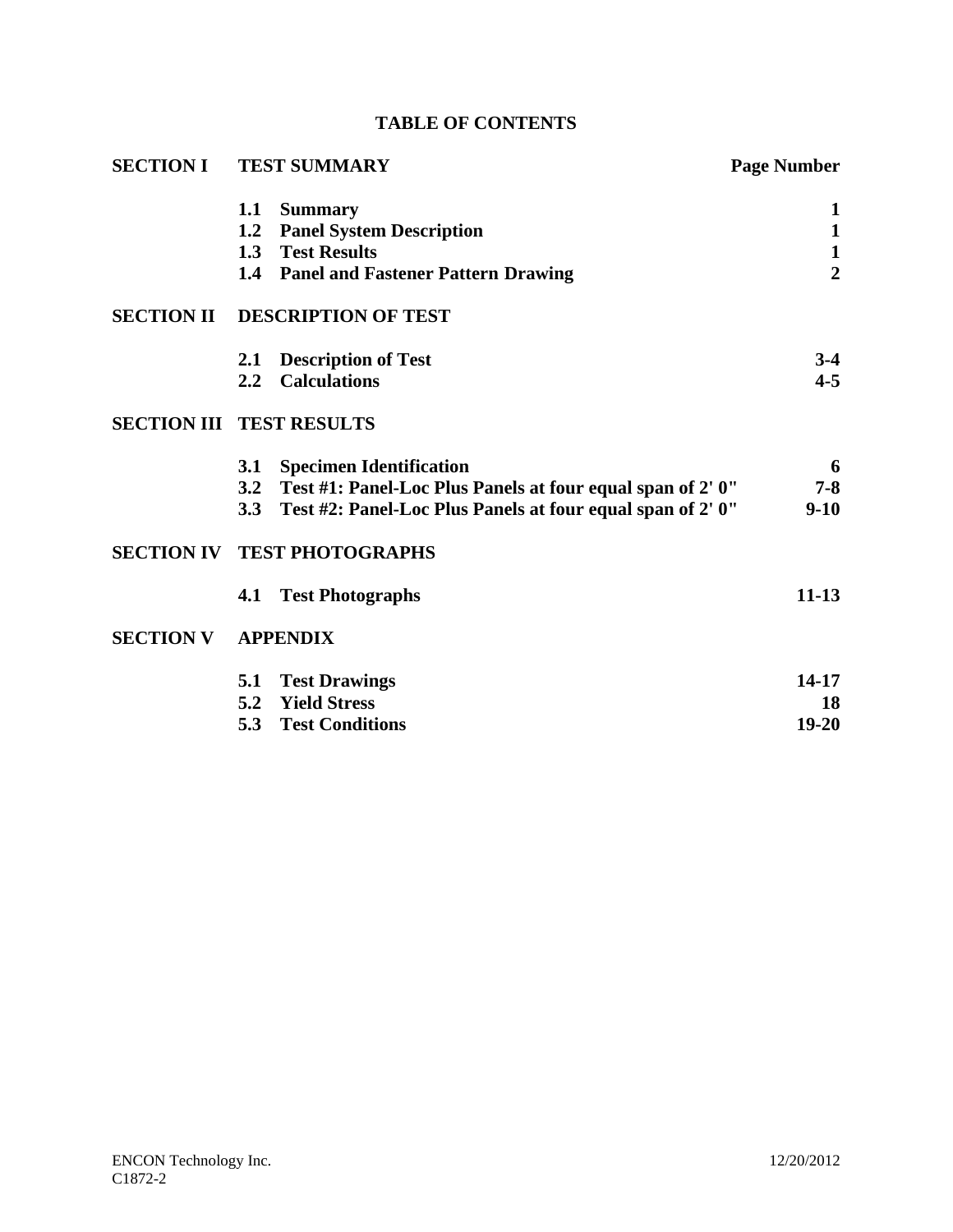## **TEST SUMMARY**

### **1.1 SUMMARY**

Tests were conducted on Central States Manufacturing, Inc.'s 26 ga., 80 ksi Panel-Loc Plus panels at ENCON® Technology, Inc.'s Test Facility, Tulsa, Oklahoma. The purpose of the tests was to determine the diaphragm shear strength and shear stiffness of Panel-Loc Plus panel construction under simulated loading conditions. These tests meet the provisions of ASTM E455-011 and AISI S907-08. The tests are listed below according to date tested.

Test #1  $\&$  2: Panel-Loc Plus panels at four equal spans of 2'0". The structural fastener spacing was 9" o.c. at the end and interior wood supports. Both tests were conducted on December 14, 2012.

The sidelap fasteners spacing for both tests was 24" o.c. The above-defined tests were witnessed by Bala Sockalingam, Ph.D., P.E. of ENCON Technology, Inc.

### **1.2 PANEL SYSTEM DESCRIPTION**

Central States Mfg.'s Panel-Loc Plus panels were 26 ga., 3/4" high and 36" wide through fastened panels. Each panel consisted of five major ribs spaced at 9" o.c. as shown on Page 2.

The panels were fastened to nominal 2" x  $6$ " SPF wood supports with  $#10$  x  $1-1/2$ " long Kwikseal® II Wood Binder screws with washers. The screw spacing was 9" o.c. at the end and interior wood supports. Each panel spanned over four continuous spans of 2' 0" with 2" overhang. The sidelap fasteners were #12 x 3/4" long hex head stitch screws with washers and spaced at 24" o.c. The two sides of the panel assembly were not attached to the side post of the interior frame.

### **1.3 TEST RESULTS**

Load was applied incrementally and deflections of the test construction were recorded for 'no load' condition and at each load increment. The failure mode in Test #1 was the panel slotting at the fastener near the loaded corner and in Test #2 was the fastener tilting along with panel slotting at the fastener near the loaded corner. The average ultimate shear strength from the two test constructions was 406.3 lb/ft and average shear stiffness was 9972.6 lb/in.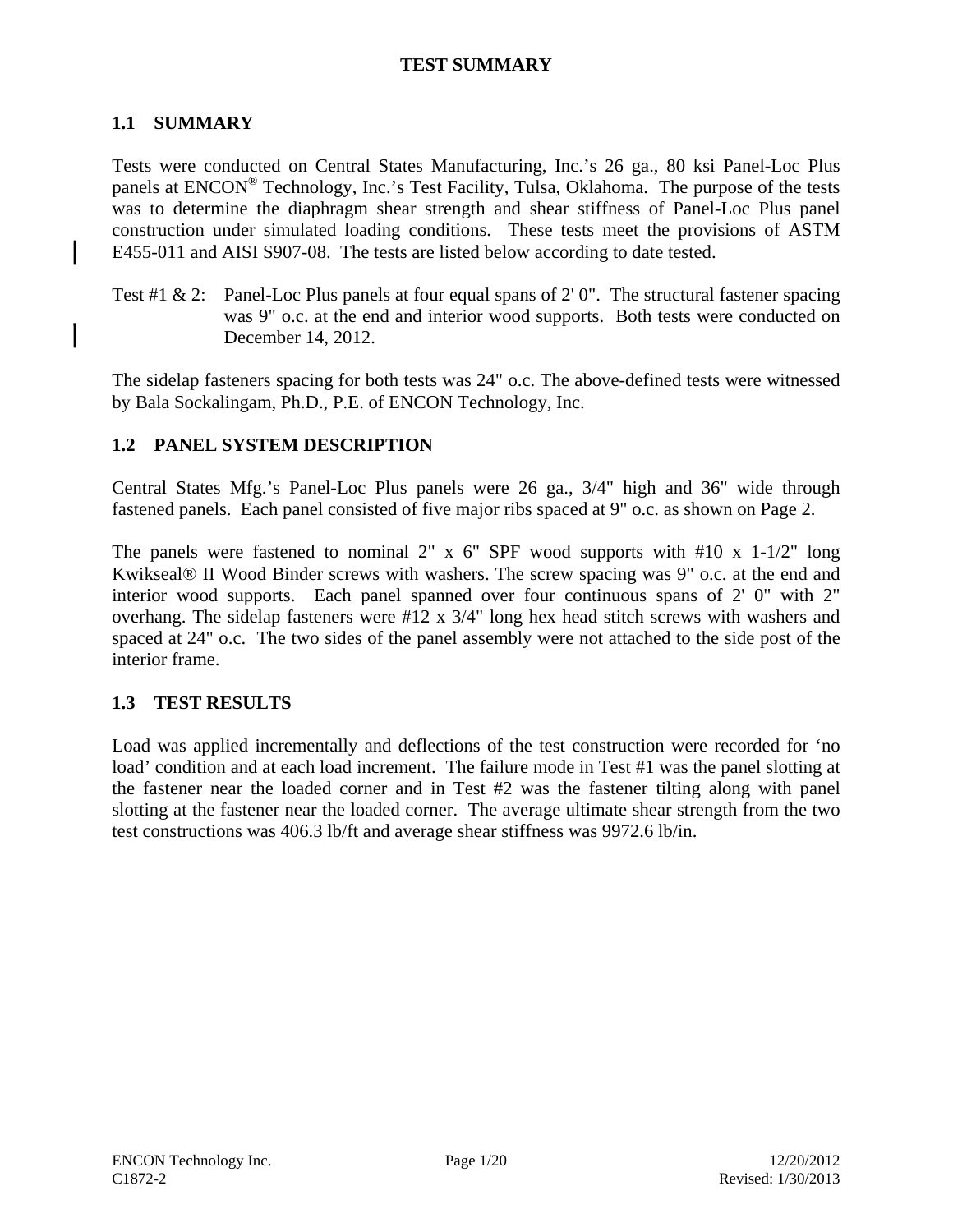

4. PANEL TO PANEL FASTENER SPACING WAS 24" OC.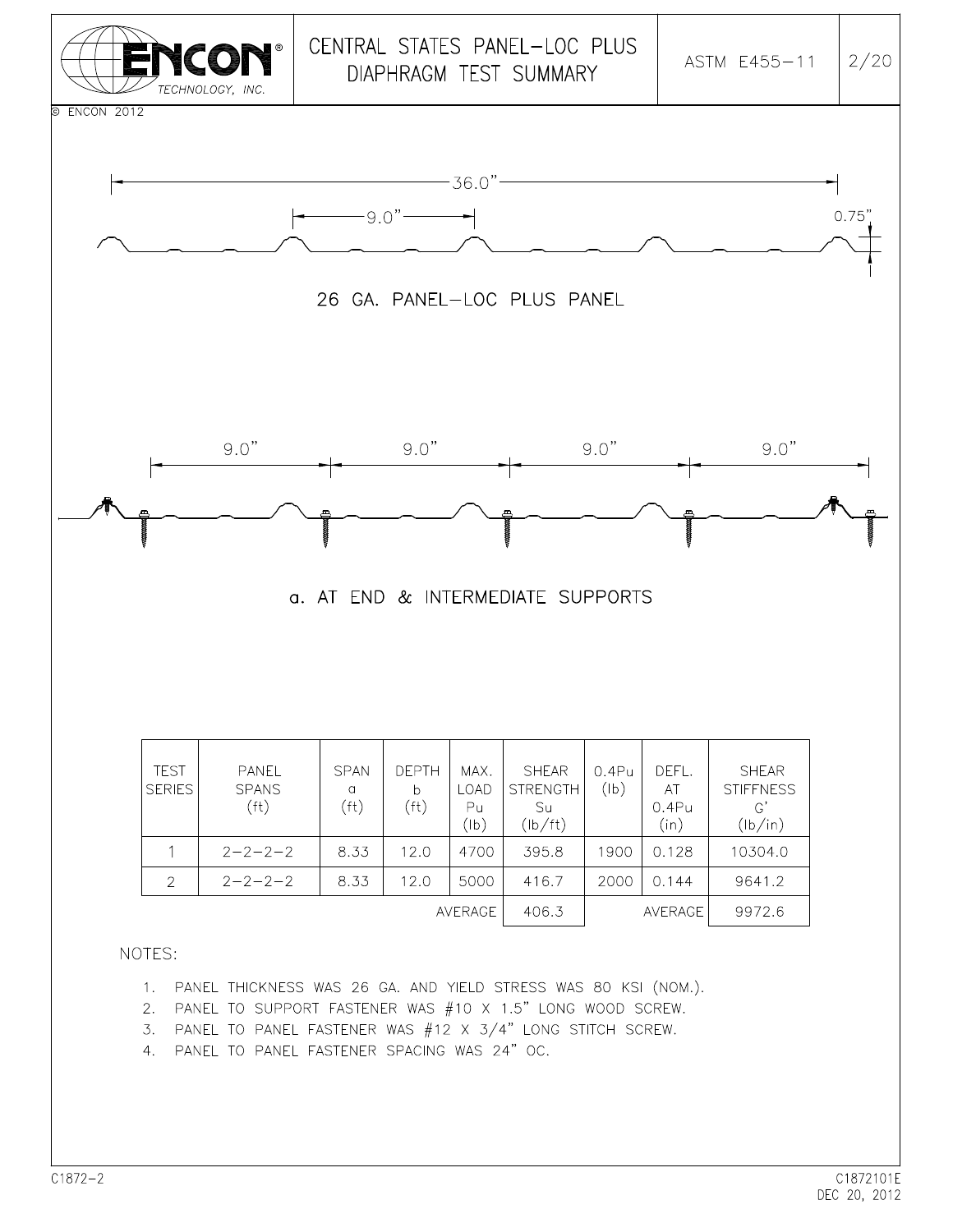### **DESCRIPTION OF TEST**

### **2.1 DESCRIPTION OF TEST**

#### **OBJECTIVES**

Tests were conducted to determine shear strength and shear stiffness of the panels under simulated loading conditions. The test method consisted of the following:

- 1. assembling the test panel on an interior test frame to form a typical roof or wall construction;
- 2. loading the test frame incrementally; and
- 3. observing, measuring, and recording the deflections, deformations, and nature of any failures of principal or critical elements of the test construction.

The increments of load application were chosen such that a sufficient number of readings were obtained to determine the load deformation curve of the system.

#### **TEST SETUP**

The test setup consisted of an exterior reaction truss and interior panel support frame as shown in the applicable drawings in the appendix. The L-shaped reaction truss was constructed of two built-up tube sections with cross-braced angle sections to form a truss. The panel support frame was constructed of wood supports having equal or lower strength and stiffness than that intended for use in the typical constructions. All the connections in the interior frame were pinned.

Both the truss and frame lay in the same horizontal plane. The reaction frame was supported by short columns, which rested on the laboratory floor. Two corners of the interior frame were connected to the exterior frame with a hinge and roller. The side opposite to these corners was held up by columns with roller bases. The interior supports were attached to the side post with pinned connections.

#### **LOADING DEVICE**

Load was applied using a 10 kip capacity hydraulic ram and manual pump. The load was monitored with a calibrated 10 kip capacity load cell and associated instrumentation. The accuracy of the load cell was estimated to be  $+ 0.01$  kips. The hydraulic ram was attached to the reaction truss and the load cell was attached to the interior frame. The load was applied parallel to and in close proximity to one of the points of contact between the diaphragm web and frame.

#### **DEFLECTION MEASUREMENT**

Deflection measurements were taken by means of dial indicators calibrated to 1/1000 of an inch. Deflections were measured at locations as shown on the drawings in the appendix. The deflection locations are based on AISI S907-08.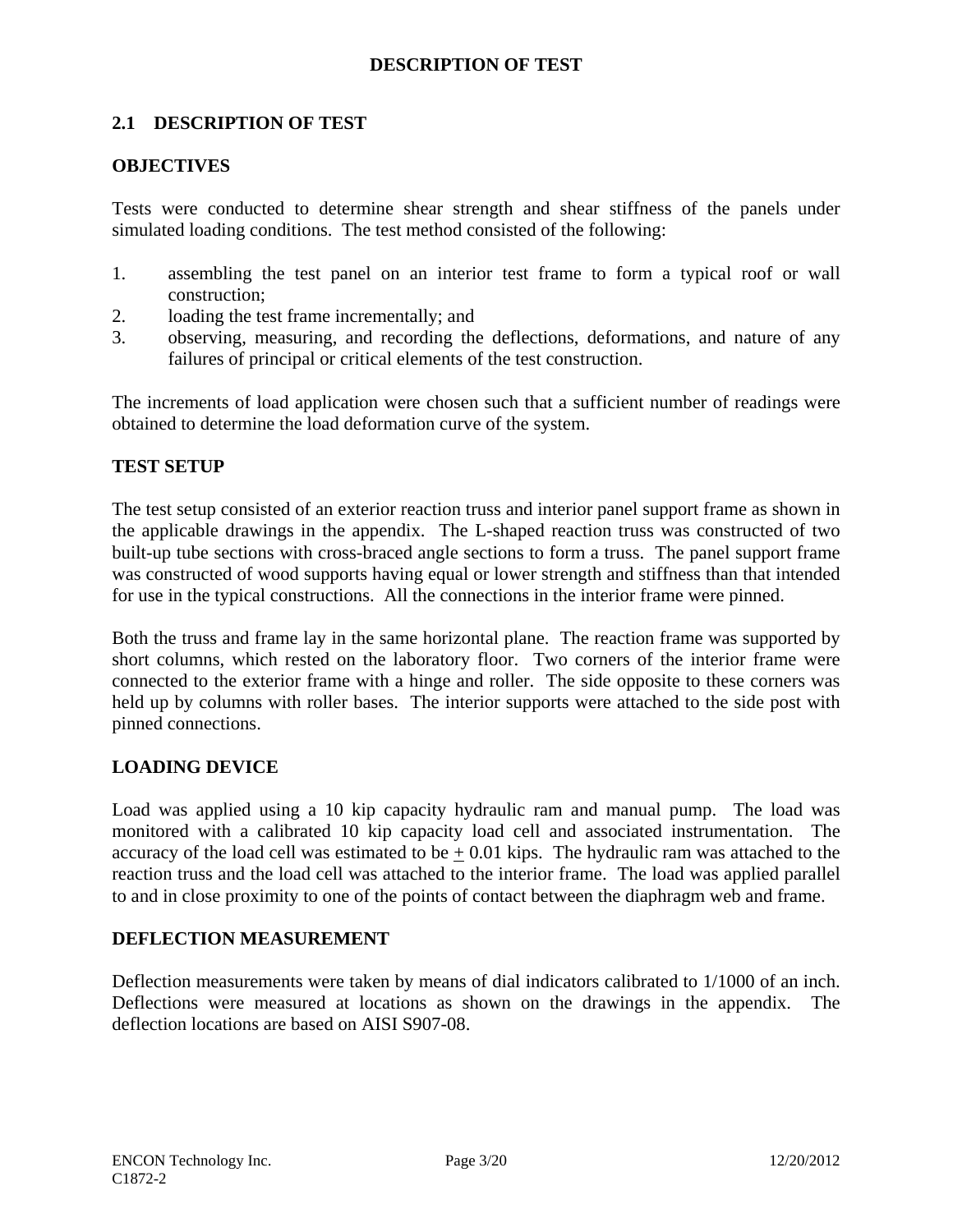### **DESCRIPTION OF TEST**

#### **DIAPHRAGM SIZE**

The overall dimension of each construction was in excess of  $12' \times 8' 4''$ . The panels covered four equal spans of 2' 0". The construction width contained four full panels. The panels were attached to the end and interior wood supports with self-drilling screws. The panels were not attached to the side member of the interior frame. The details of the methods of construction are depicted in the enclosed test drawings. All the material used in the construction represented a typical construction.

#### **NUMBER OF TESTS**

Minimum of two panel assemblies was tested to determine the value of a given construction.

### **TEST PROCEDURE**

Prior to the diaphragm construction, the interior frame was loaded to determine its bare frame stiffness. The bare frame stiffness was insignificant, deflecting 1" under a 10-lb load. The loading procedure on the completed diaphragm construction consisted of loads applied in increments. The diaphragm was loaded to 20% of the anticipated ultimate load and unloaded. Deflection measurements were recorded at 'no load' conditions. The diaphragm was loaded in 250-lb increments until failure. Deflection measurements were recorded at every load increment.

### **TEST DURATION**

The test was stopped when the test specimen was unable to carry additional load or visual failure of one or more components of the diaphragm occurred.

### **2.2 CALCULATIONS**

The ultimate shear strength  $S_u$  (lb/ft) of a given construction is where

> $P_u$  = maximum applied load in the cantilever beam test (lb),  $b =$  depth of diaphragm (ft). b  $S_u = \frac{P_u}{h}$

The net shear deflections  $(\Delta)$  at any load level in the cantilever beam test is

$$
\Delta = \Delta_3 - \left[ \Delta_2 + \frac{a}{b} (\Delta_1 + \Delta_4) \right]
$$

where  $\Delta_1$ ,  $\Delta_2$ ,  $\Delta_3$  and  $\Delta_4$  are measured deformations with appropriate signs at locations shown in the test drawings.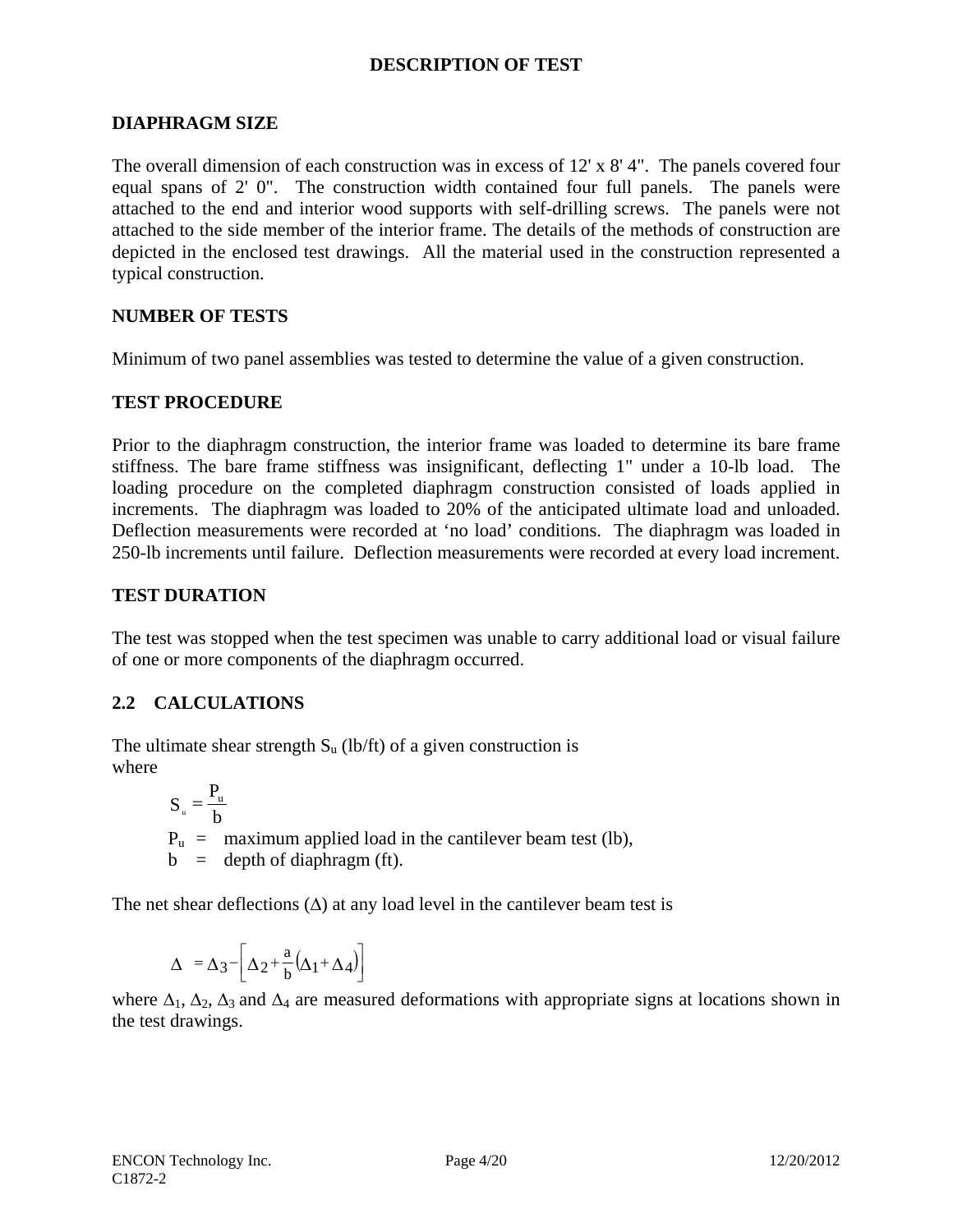# **DESCRIPTION OF TEST**

The apparent shear stiffness G' (lb/in) of a given construction is where

$$
G' = \frac{P}{\Delta} \left( \frac{a}{b} \right)
$$
  
P = 0.4P<sub>u</sub> in the cantilever beam test (lb),  
a = span of diaphragm (ft).  

$$
\Delta =
$$
 Net shear deflection of diaphragm (in) at 0.4P<sub>u</sub> load.

The shear stiffness calculation is based on AISI S907-08.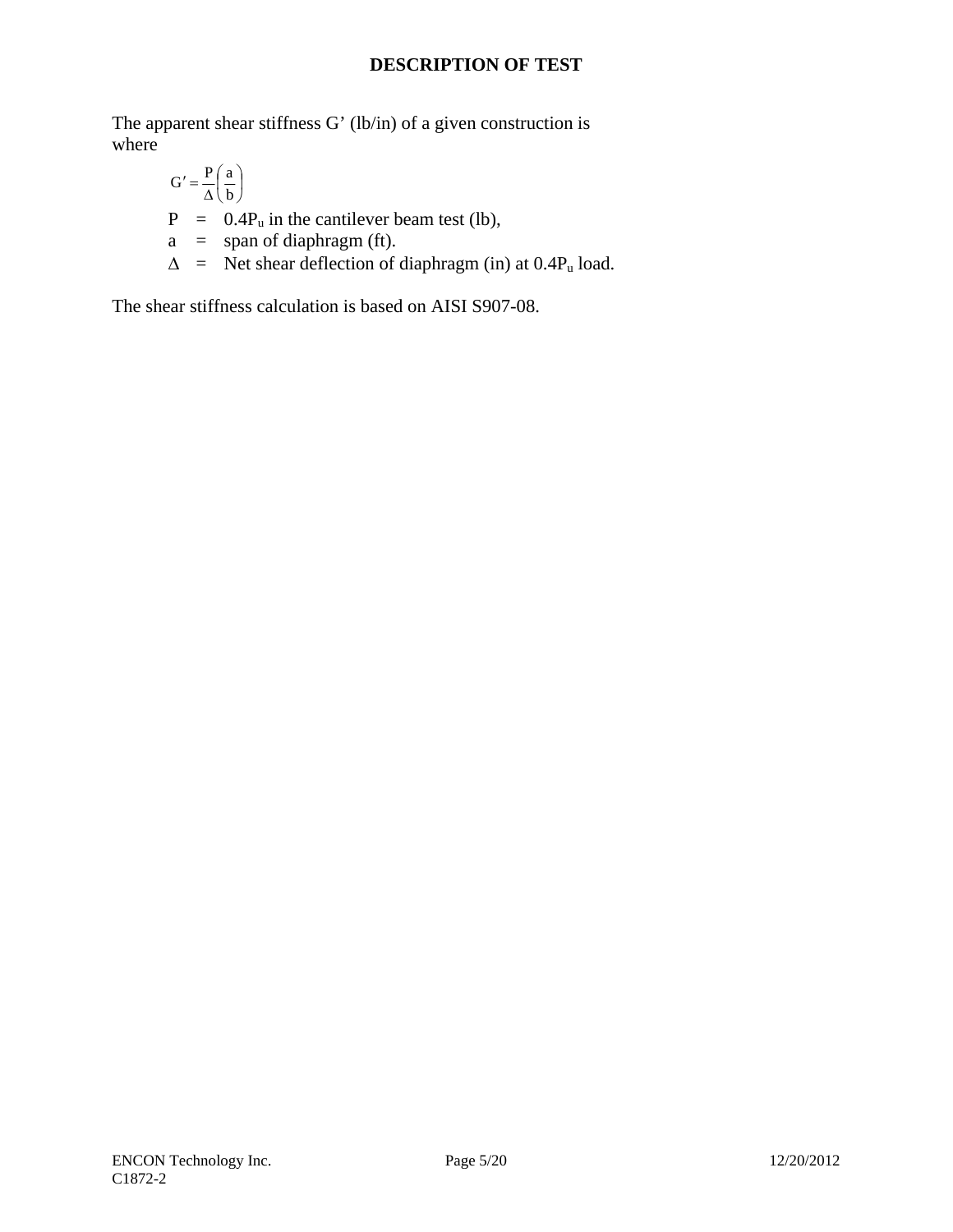# **3.1 SPECIMEN IDENTIFICATION**

| Manufacturer:                     | Central States Manufacturing, Inc.                                                                                 |
|-----------------------------------|--------------------------------------------------------------------------------------------------------------------|
| Model Type:                       | Panel-Loc Plus Panel                                                                                               |
| Dimensions:                       | 0.75" high, 36" wide coverage                                                                                      |
| Panel Thickness:                  | 26 ga.                                                                                                             |
| <b>Base Metal Thickness:</b>      | 0.018"                                                                                                             |
| Panel Yield Stress:               | 80 ksi (94.5 ksi tested)                                                                                           |
| <b>Panel Fasteners:</b>           | $#10 \times 1.5"$ long hex head wood screws with washers (Sealtite<br>Building Fasteners Kwikseal® II Wood Binder) |
| <b>Panel Fasteners Spacing:</b>   | 9" o.c.                                                                                                            |
| <b>Support Thickness:</b>         | Nom. 2" x 6" SPF                                                                                                   |
| <b>Sidelap Fasteners:</b>         | $#12$ x $3/4$ " long hex head stitch screws with washers (Sealtite<br><b>Building Fasteners</b> )                  |
| <b>Sidelap Fasteners Spacing:</b> | $24"$ o.c.                                                                                                         |

**Note: All the test materials were supplied by or purchased for Central States Manufacturing and were not sampled by ENCON.**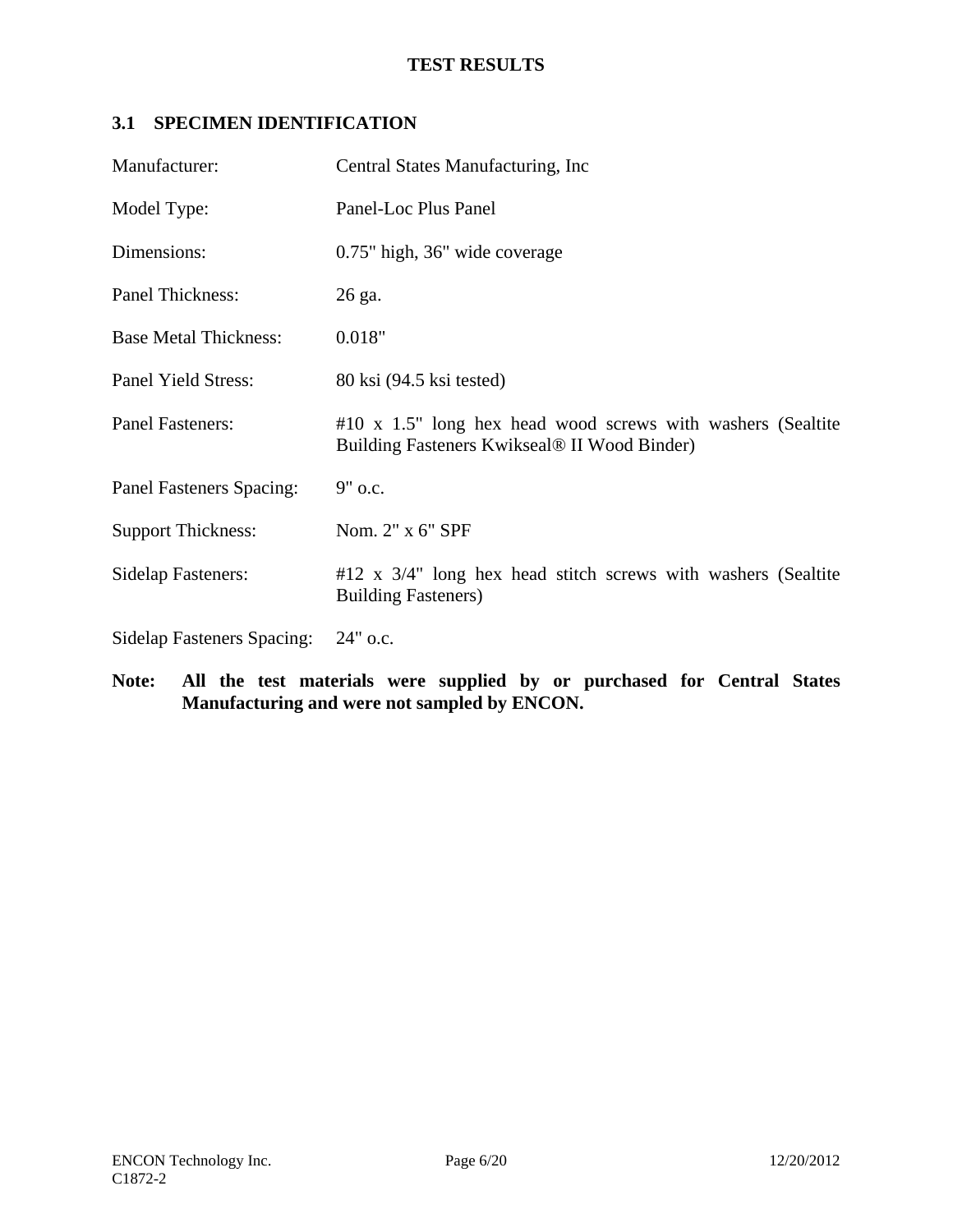#### **3.2 TEST #1: 26 GA. PANEL-LOC PLUS AT FOUR EQUAL SPAN OF 2' 0"**

| Date:                                         | 12.14.12                          |
|-----------------------------------------------|-----------------------------------|
| Panel Type:                                   | Panel-Loc Plus                    |
| Gauge:                                        | 26 ga.                            |
| Thickness:                                    | 0.018"                            |
| Panel Width:                                  | 36"                               |
| <b>Support Spacing:</b>                       | 4 spans @ 24" o.c.                |
| Type of Structural Fastener:                  | #10 x 1.5" long Kwikseal II screw |
| <b>Fastener Spacing at End Supports:</b>      | $9"$ o.c.                         |
| <b>Fastener Spacing at Interior Supports:</b> | $9"$ o.c.                         |
| Insulation                                    | None                              |
| Type of Sidelap Fastener:                     | #12 x $3/4$ " long stitch screws  |
| <b>Sidelap Fastener Spacing</b>               | $24"$ o.c                         |
| $a =$ span length of diaphragm (ft):          | 8.33                              |
| $b = depth of diaphragm (ft):$                | 12.00                             |

| Load             |       | Shear          |       |       |               |
|------------------|-------|----------------|-------|-------|---------------|
| $(lb)$           |       | Deformation    |       |       |               |
|                  |       | $\overline{2}$ | 3     | 4     | $\Delta$ (in) |
| $\overline{0}$   | 0.000 | 0.000          | 0.000 | 0.000 | 0.000         |
| $\overline{250}$ | 0.012 | 0.001          | 0.043 | 0.021 | 0.019         |
| 500              | 0.028 | 0.009          | 0.102 | 0.051 | 0.038         |
| 750              | 0.038 | 0.018          | 0.150 | 0.075 | 0.054         |
| 1000             | 0.053 | 0.028          | 0.201 | 0.100 | 0.067         |
| 1250             | 0.062 | 0.033          | 0.250 | 0.124 | 0.088         |
| 1500             | 0.066 | 0.043          | 0.288 | 0.142 | 0.101         |
| 1750             | 0.074 | 0.053          | 0.331 | 0.161 | 0.115         |
| 2000             | 0.080 | 0.058          | 0.376 | 0.181 | 0.137         |
| 2250             | 0.084 | 0.067          | 0.420 | 0.203 | 0.154         |
| 2500             | 0.099 | 0.080          | 0.473 | 0.221 | 0.171         |
| 2750             | 0.106 | 0.080          | 0.517 | 0.240 | 0.197         |
| 3000             | 0.112 | 0.087          | 0.575 | 0.260 | 0.230         |
| 3250             | 0.118 | 0.087          | 0.630 | 0.280 | 0.267         |
| 3500             | 0.126 | 0.089          | 0.689 | 0.296 | 0.307         |
| 3750             | 0.134 | 0.092          | 0.765 | 0.321 | 0.357         |
| 4000             | 0.147 | 0.093          | 0.846 | 0.334 | 0.419         |
| 4250             | 0.154 | 0.097          | 0.945 | 0.347 | 0.500         |
| 4500             | 0.180 | 0.113          | 1.120 | 0.377 | 0.620         |
| 4750             | 0.212 | 0.115          | 1.279 | 0.409 | 0.733         |
|                  |       |                |       |       |               |
|                  |       |                |       |       |               |

| Failure Mode:     | Panel slotting at the fastener near loaded corner |                       |  |  |  |
|-------------------|---------------------------------------------------|-----------------------|--|--|--|
| Duration of test: | $> 10$ minutes                                    |                       |  |  |  |
|                   | Temperature (F)                                   | Relative Humidity (%) |  |  |  |
| At construction:  | 64.4                                              | 31                    |  |  |  |
| At testing        | 64.4                                              | 31                    |  |  |  |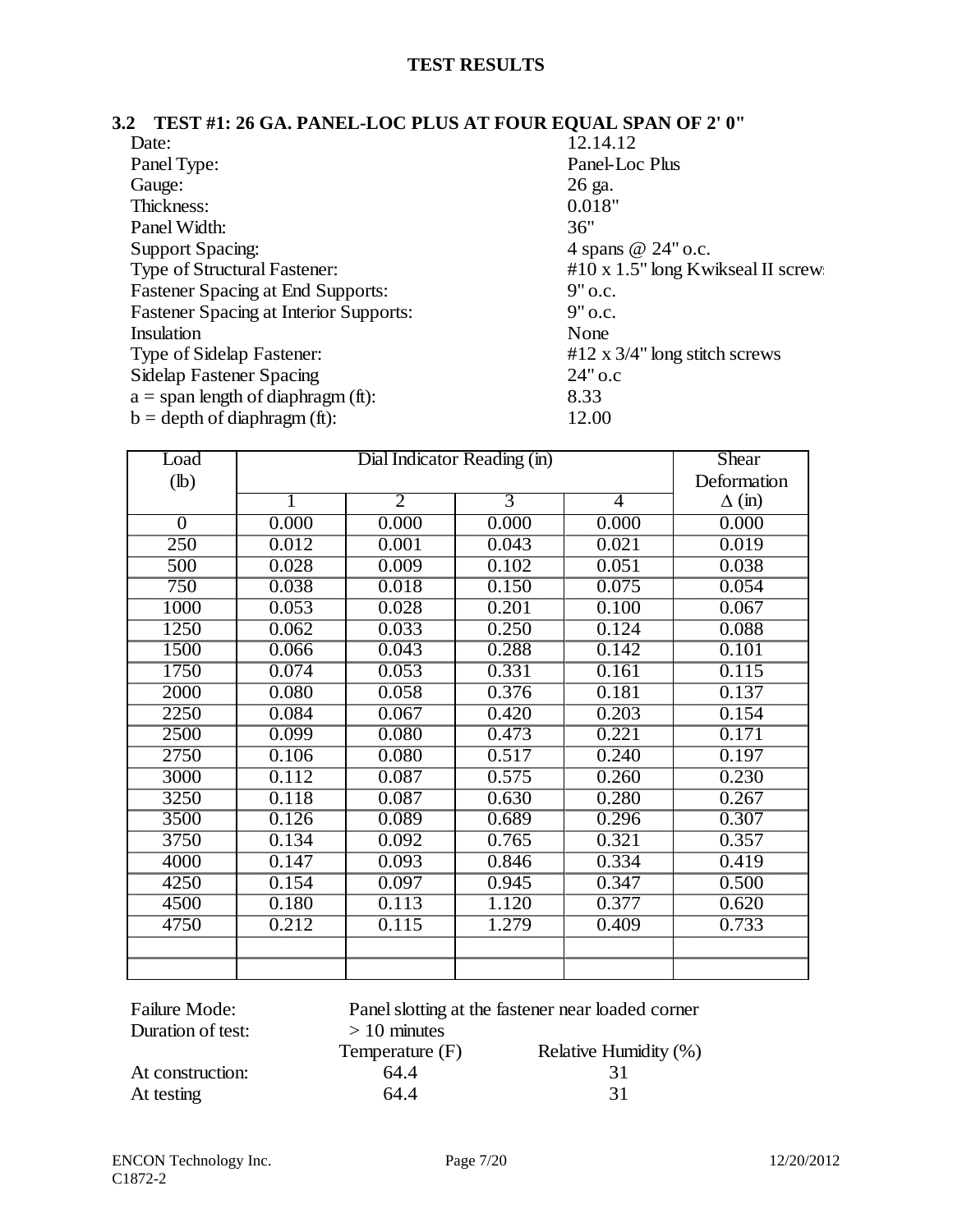

**Load vs Deflection (Test #1)**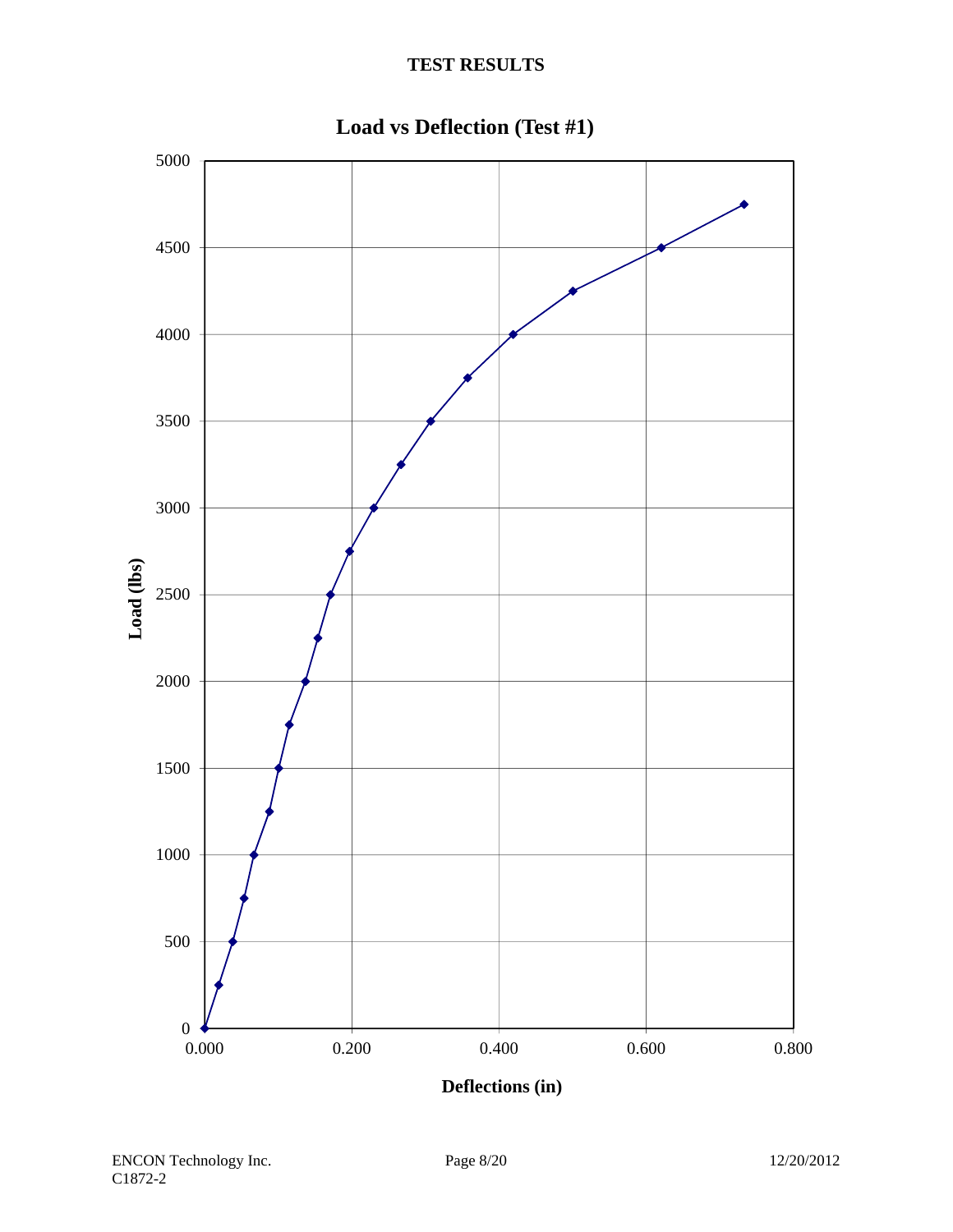#### **3.3 TEST #2: 26 GA., 80 KSI PANEL-LOC PLUS AT FOUR EQUAL SPAN OF 2' 0"**

| Date:                                         | 12.14.12                                 |
|-----------------------------------------------|------------------------------------------|
| Panel Type:                                   | Panel-Loc Plus                           |
| Gauge:                                        | 26 ga.                                   |
| Thickness:                                    | 0.018"                                   |
| Panel Width:                                  | 36"                                      |
| <b>Support Spacing:</b>                       | 4 spans @ 24" o.c.                       |
| Type of Structural Fastener:                  | $#10 \times 1.5"$ long Kwikseal II screw |
| <b>Fastener Spacing at End Supports:</b>      | $9"$ o.c.                                |
| <b>Fastener Spacing at Interior Supports:</b> | $9"$ o.c.                                |
| Insulation                                    | None                                     |
| Type of Sidelap Fastener:                     | #12 x $3/4$ " long stitch screws         |
| <b>Sidelap Fastener Spacing</b>               | $24"$ o.c                                |
| $a =$ span length of diaphragm (ft):          | 8.33                                     |
| $b = depth of diaphragm (ft):$                | 12.00                                    |

| Load             |       | Shear          |       |       |               |
|------------------|-------|----------------|-------|-------|---------------|
| $(lb)$           |       | Deformation    |       |       |               |
|                  |       | $\overline{2}$ | 3     | 4     | $\Delta$ (in) |
| $\overline{0}$   | 0.000 | 0.000          | 0.000 | 0.000 | 0.000         |
| $\overline{250}$ | 0.009 | 0.001          | 0.032 | 0.014 | 0.015         |
| 500              | 0.024 | 0.001          | 0.070 | 0.035 | 0.028         |
| $\overline{750}$ | 0.044 | 0.001          | 0.114 | 0.056 | 0.044         |
| 1000             | 0.053 | 0.005          | 0.159 | 0.080 | 0.062         |
| 1250             | 0.063 | 0.011          | 0.212 | 0.105 | 0.084         |
| 1500             | 0.073 | 0.021          | 0.265 | 0.126 | 0.106         |
| 1750             | 0.087 | 0.030          | 0.309 | 0.144 | 0.119         |
| 2000             | 0.095 | 0.038          | 0.361 | 0.163 | 0.144         |
| 2250             | 0.103 | 0.042          | 0.416 | 0.183 | 0.175         |
| 2500             | 0.127 | 0.055          | 0.474 | 0.195 | 0.195         |
| 2750             | 0.146 | 0.060          | 0.547 | 0.246 | 0.215         |
| 3000             | 0.159 | 0.065          | 0.619 | 0.264 | 0.260         |
| 3250             | 0.169 | 0.065          | 0.684 | 0.278 | 0.309         |
| 3500             | 0.179 | 0.067          | 0.750 | 0.302 | 0.349         |
| 3750             | 0.187 | 0.070          | 0.819 | 0.315 | 0.401         |
| 4000             | 0.196 | 0.071          | 0.899 | 0.327 | 0.465         |
| 4250             | 0.207 | 0.075          | 1.004 | 0.357 | 0.537         |
| 4500             | 0.225 | 0.080          | 1.179 | 0.376 | 0.682         |
| 4750             | 0.245 | 0.085          | 1.365 | 0.393 | 0.837         |
| 5000             |       |                |       |       |               |
|                  |       |                |       |       |               |

| <b>Failure Mode:</b> |                 | Panel tilting & slotting at the fastener near loaded corner |
|----------------------|-----------------|-------------------------------------------------------------|
| Duration of test:    | $> 10$ minutes  |                                                             |
|                      | Temperature (F) | Relative Humidity (%)                                       |
| At construction:     | 64.4            |                                                             |
| At testing           | 64.4            | 31                                                          |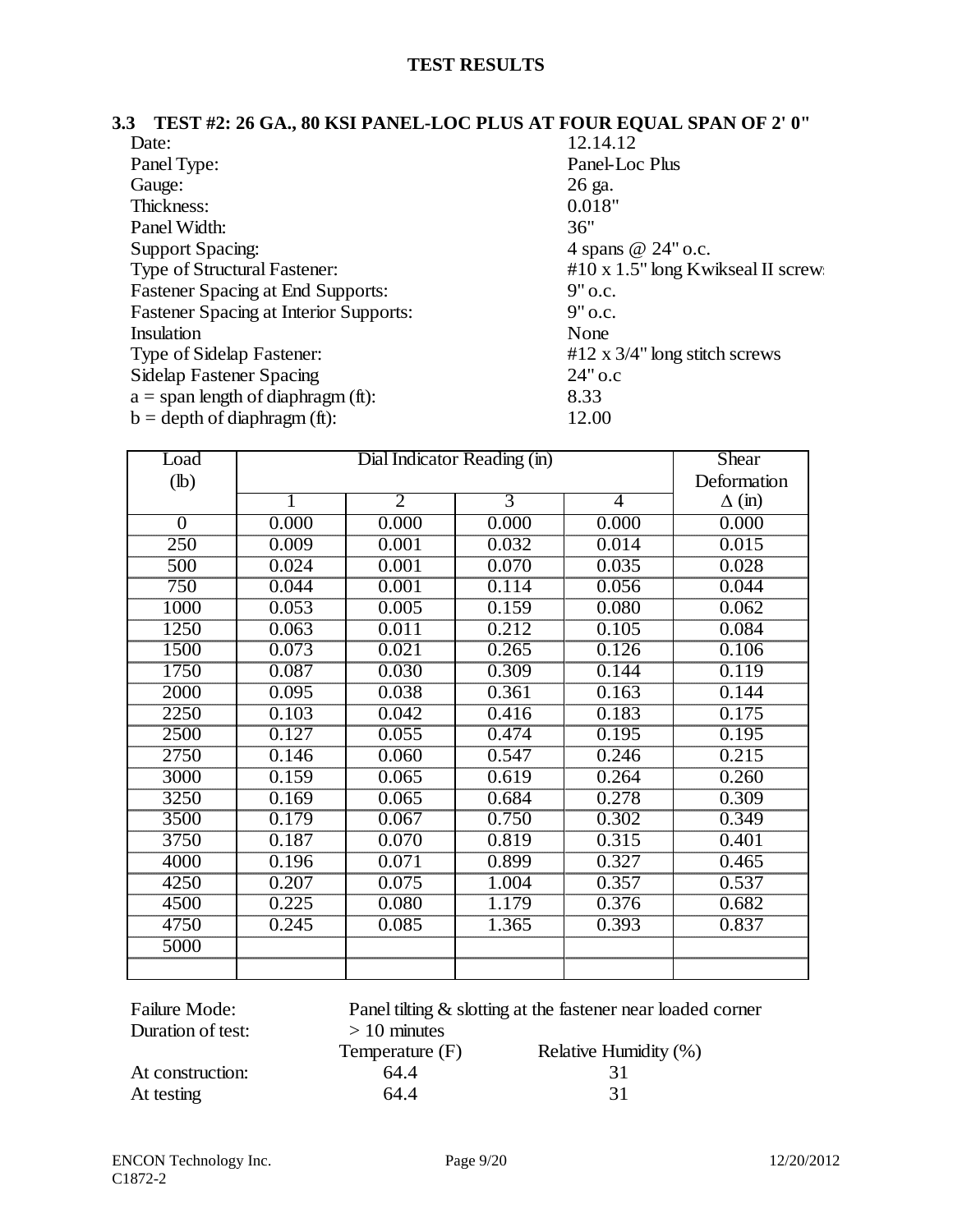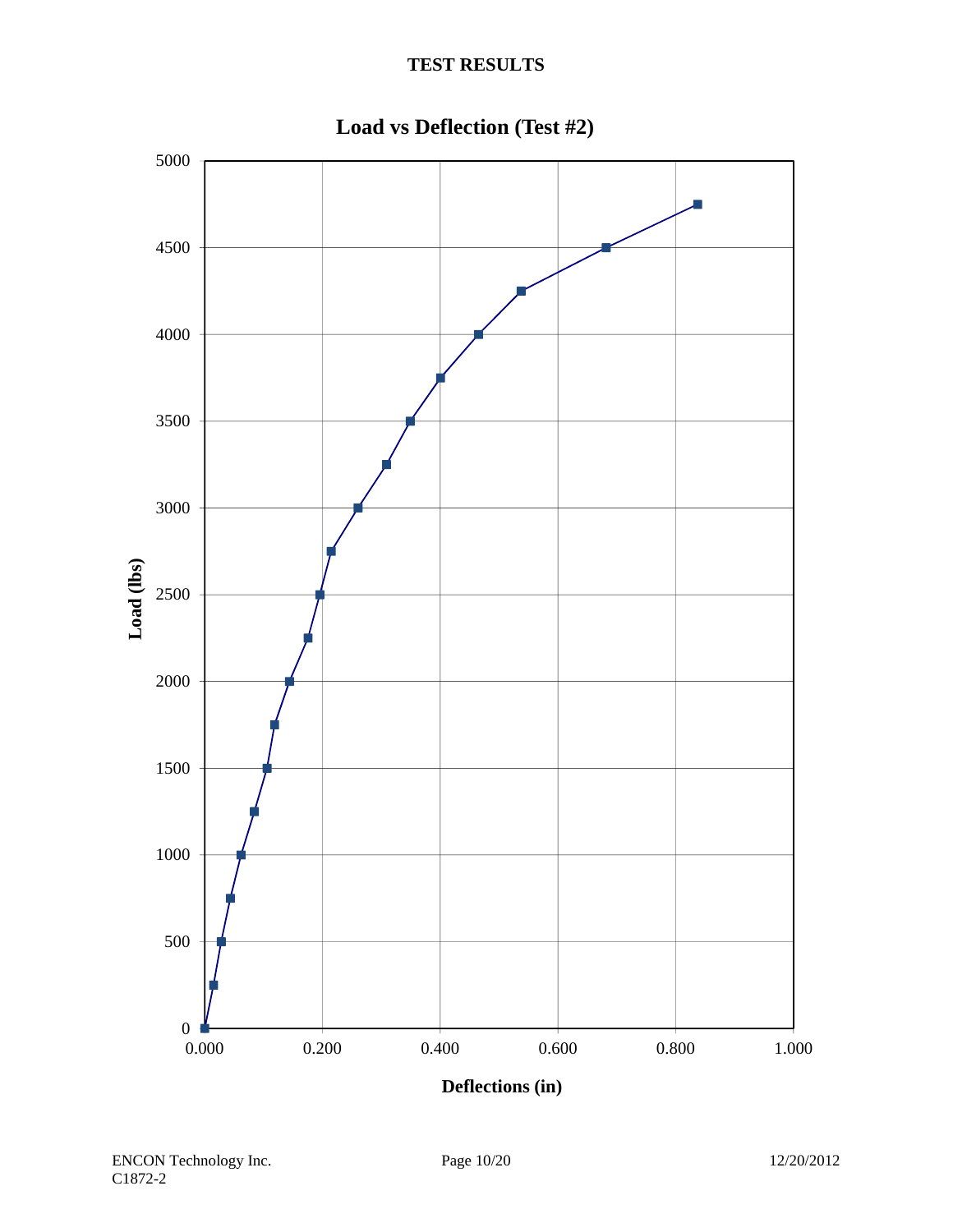

**PHOTO 1** View of the structural and sidelap fasteners. (DSCN1011)



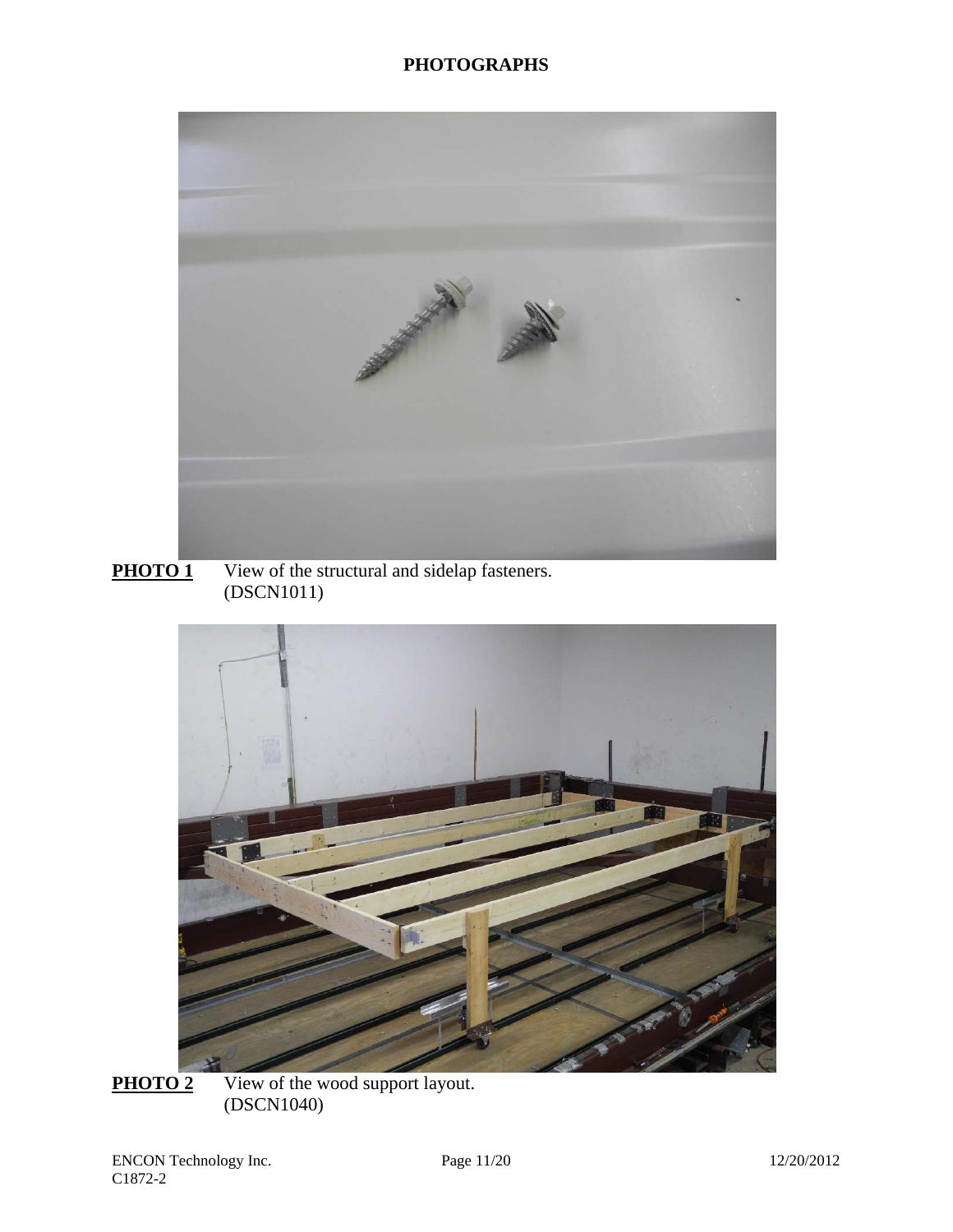

**PHOTO 3** View of the panel fasteners at end and interior supports. (DSCN1012)



**PHOTO 4** Overview of the diaphragm test setup of the Panel-Loc Plus panels. (DSCN1013)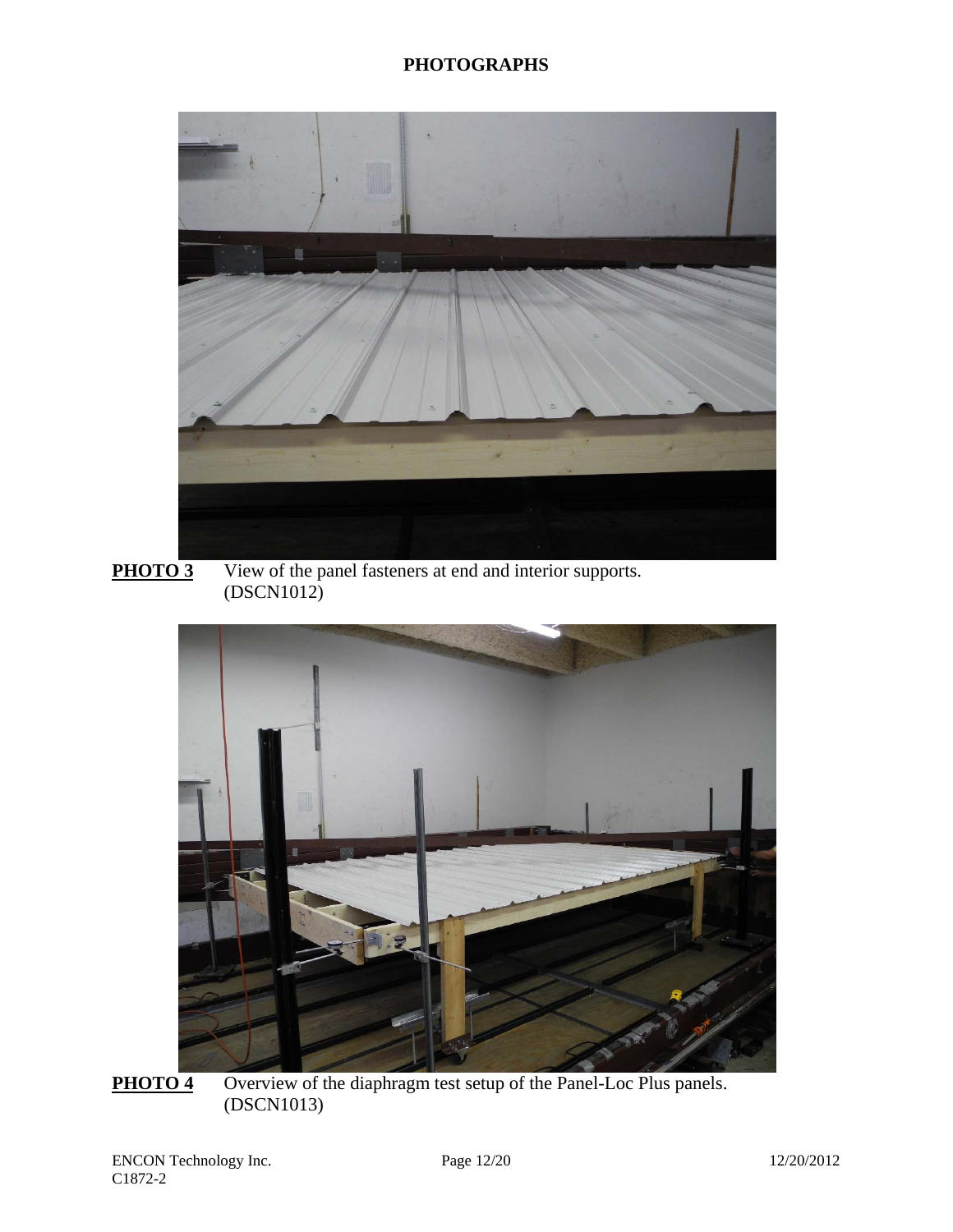

**PHOTO 5** View of panel slotting at fastener near the pinned support in Test #1. (DSCN1017)



**PHOTO 6** View of fastener tilting and panel slotting at the fastener near the loaded corner in Test #2. (DSCN1021)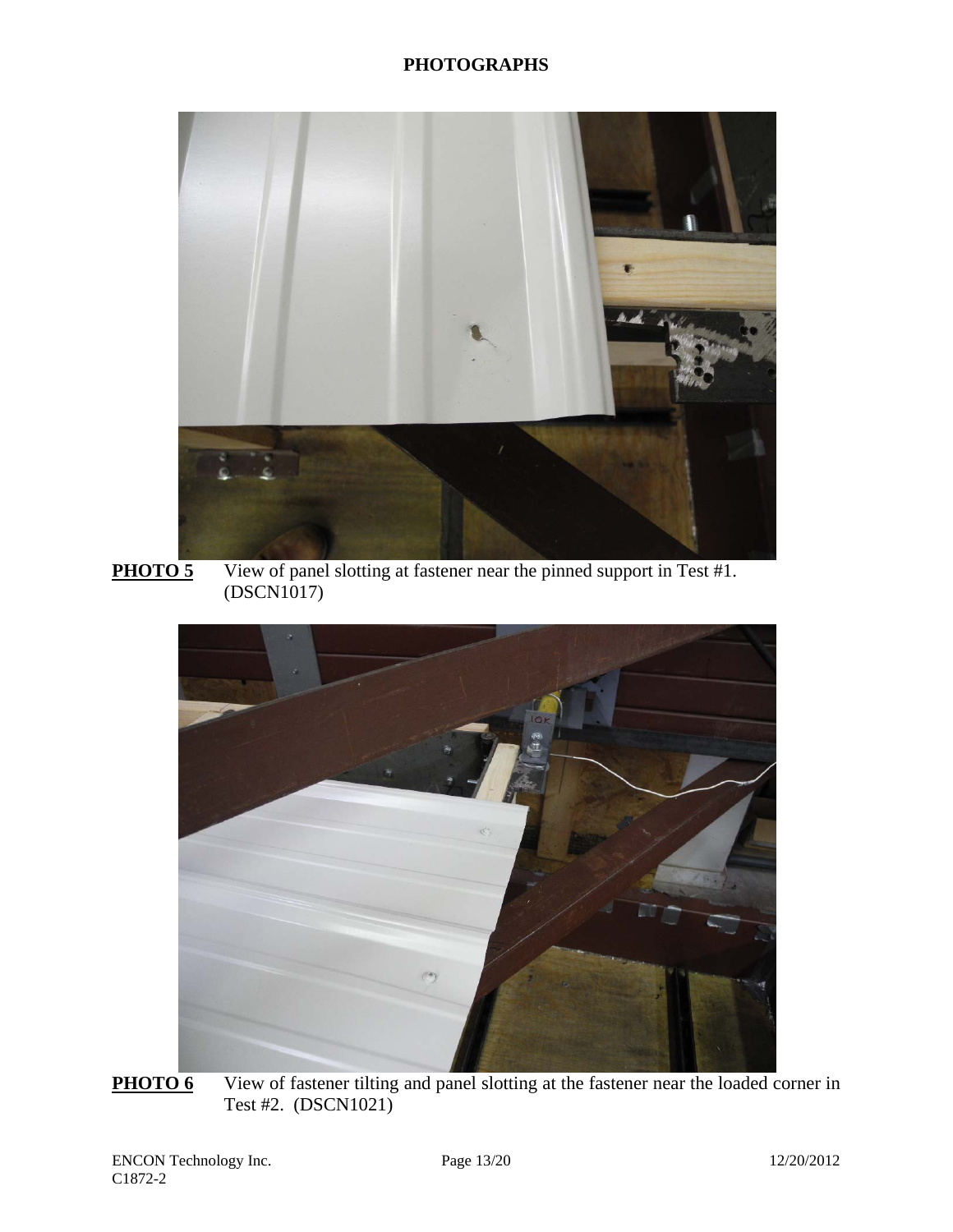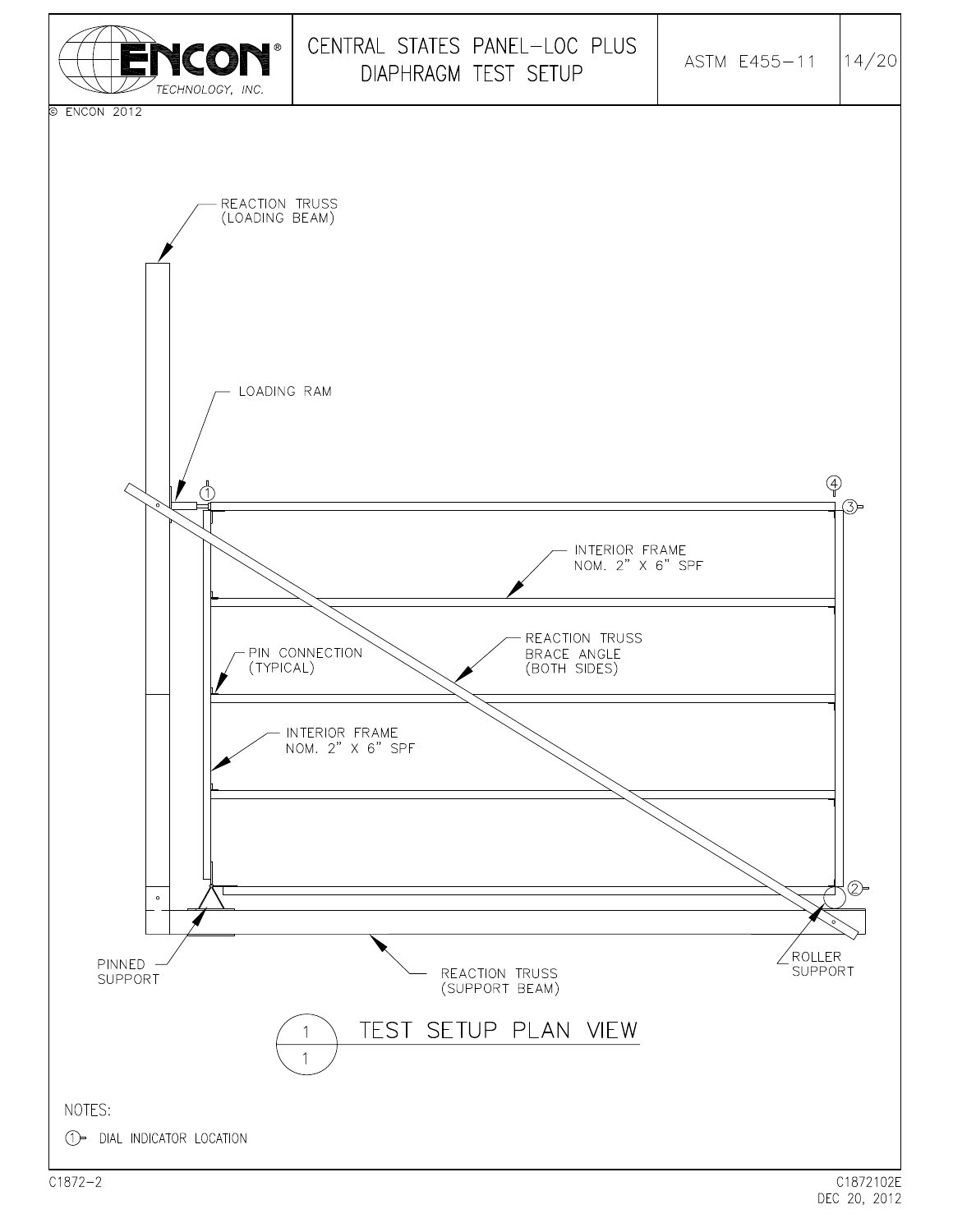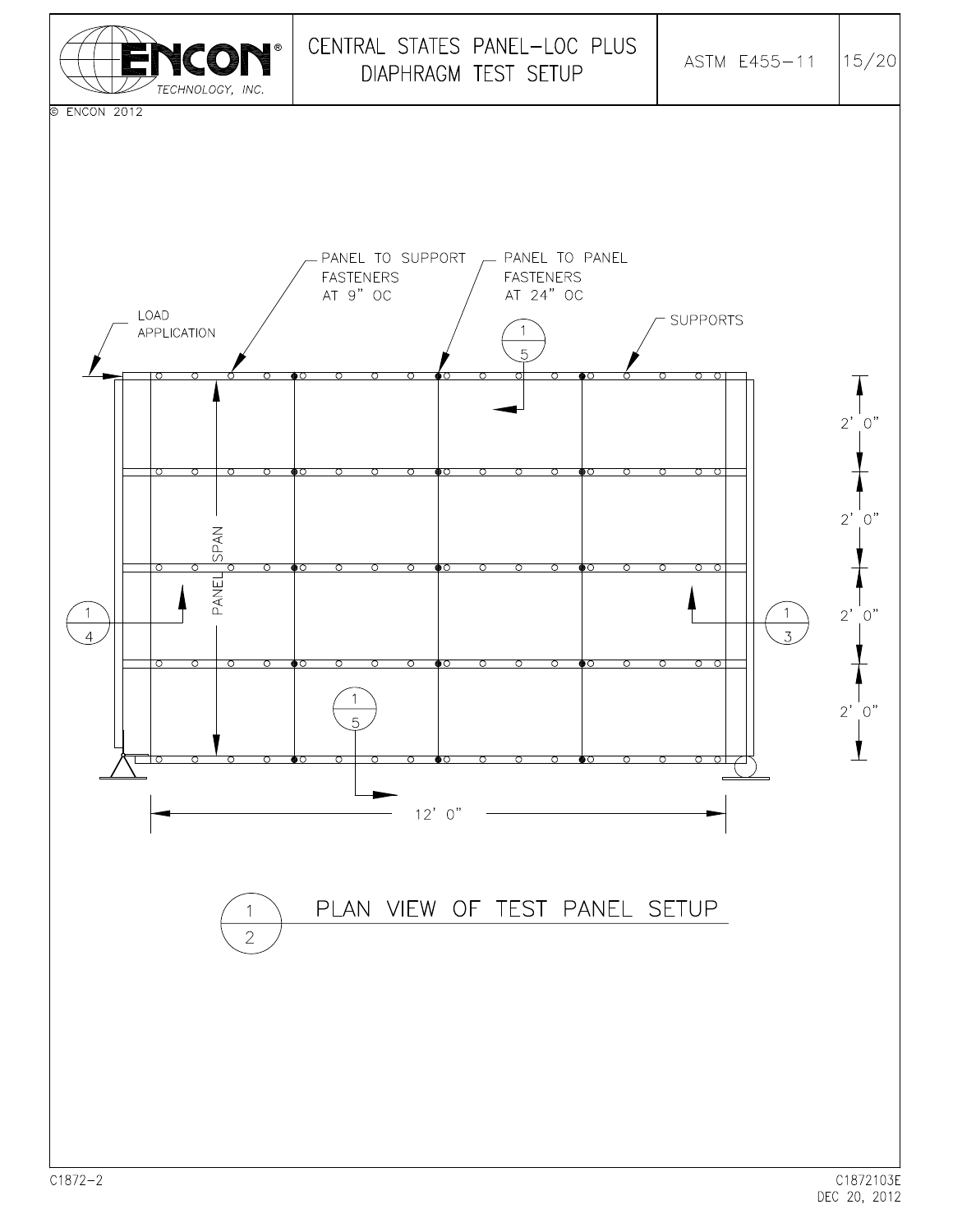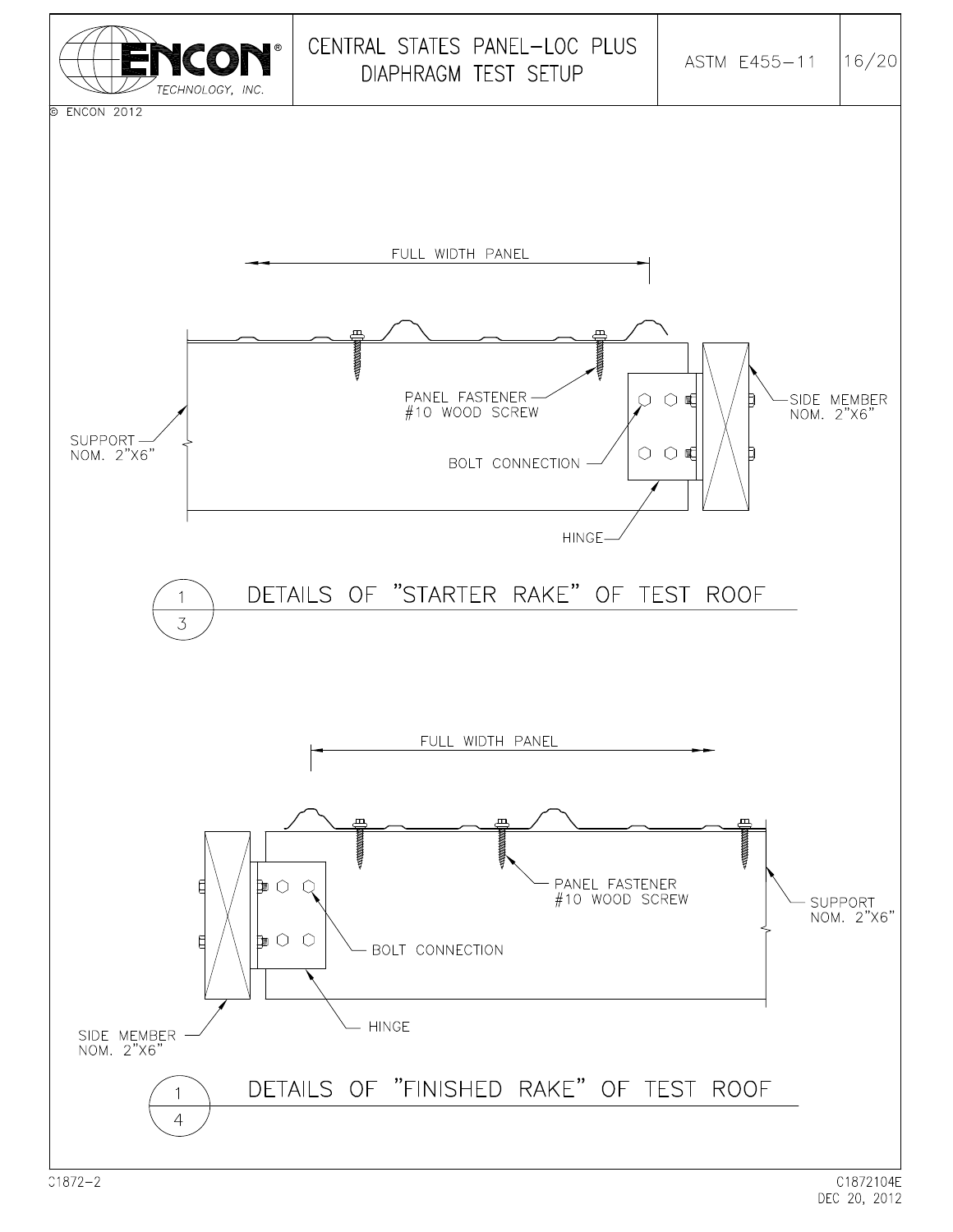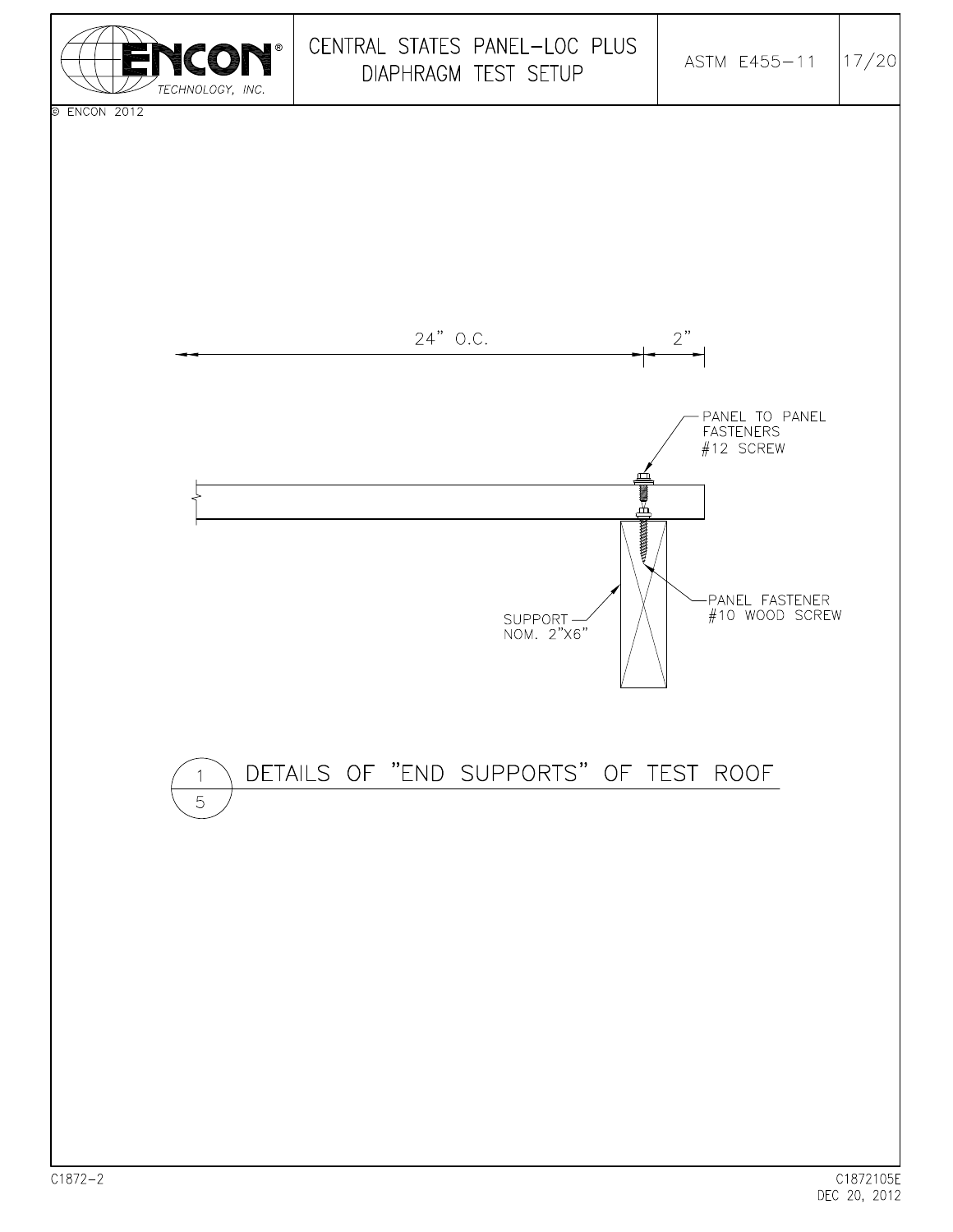

3100 North Hemlock Circle Broken Arrow, OK 74012-1115

WWW.SHERRYLABS.COM Tel: 918-258-6066 800-982-8378 Fax: 918-258-1154

#### **LABORATORY REPORT**

| Attn:   | <b>Bala Sockalingam</b>       | <b>Report No:</b> | B12120915  |
|---------|-------------------------------|-------------------|------------|
|         | <b>ENCON Technology, Inc.</b> | Date Reported:    | 12/19/2012 |
|         | 1216 N. Lansing Ave.          | <b>P.O. No:</b>   | Verbal     |
| Suite C |                               |                   |            |
|         | Tulsa, OK 74106 United States |                   |            |

**Material: Steel**

**Description: (2) Central State Mfg. Test Samples**

Room Temperature Tensile Testing ASTM E8/E8M-11, Parallel to Length of the Specimen, As Received

| Sample ID          | Width, Initial,<br>in | Thickness, Initial,<br>in | <b>Tensile Strength,</b><br>psi | <b>Yield (0.2%</b><br>Offset),<br>psi | <b>Elongation</b><br>$(4W)$ ,<br>$\%$ | <b>Location of Fracture</b>      |
|--------------------|-----------------------|---------------------------|---------------------------------|---------------------------------------|---------------------------------------|----------------------------------|
| R-Loc, Sample No.: | 0.502                 | 0.017                     | 106400                          |                                       |                                       | Outside Middle Half of I<br>Gage |

Specimen broke with extensometer.

Room Temperature Tensile Testing ASTM E8/E8M-11, Parallel to Length of the Specimen, As Received

| Sample ID                         | Width, Initial,<br>in | Thickness, Initial,<br>in | <b>Tensile Strength,</b><br>psi | <b>Yield (0.2%</b><br>Offset),<br>psi | <b>Elongation</b><br>$(4W)$ ,<br>$\frac{0}{2}$ | <b>Location of Fracture</b>   |
|-----------------------------------|-----------------------|---------------------------|---------------------------------|---------------------------------------|------------------------------------------------|-------------------------------|
| Panel-Loc Plus,<br>Sample No.: 14 | 0.504                 | 0.018                     | 95600                           | 94500                                 |                                                | Inside Middle Half of<br>Gage |

Approved by:

Jaki

Jason Pierce Materials Testing Supervisor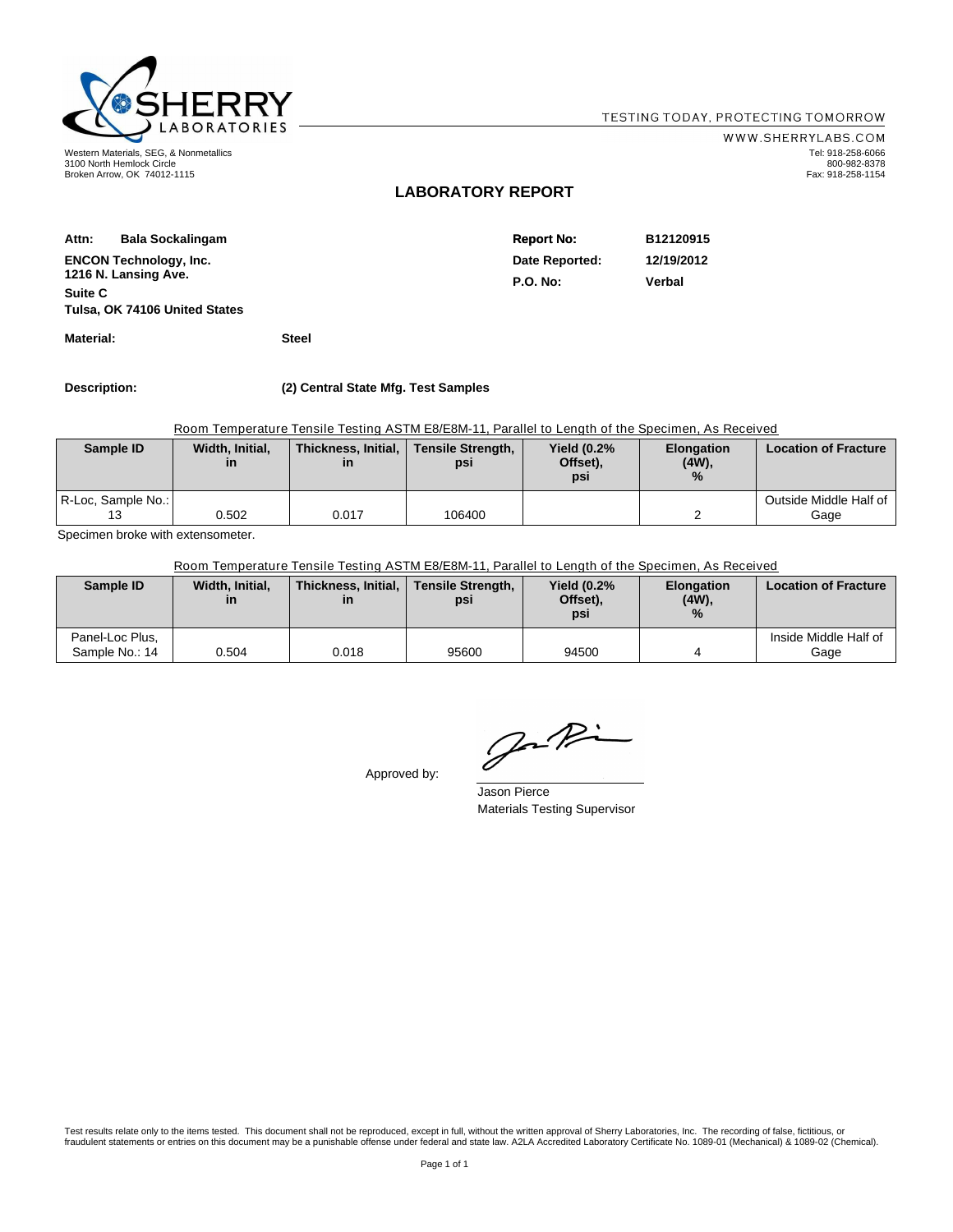### **APPENDIX**

#### **5.3 TEST CONDITIONS**

#### A. OWNERSHIP OF ENCON WORK PRODUCT

All test results developed as a part of this work shall be CUSTOMER's property. All samples submitted to ENCON for testing shall become the property of ENCON. CUSTOMER understands that any test program including procedures and test machines incorporated as a part of this work is a result of continuing long-term research and development by ENCON and because of this all ENCON test procedures, test drawings and other intellectual property relating to this work is and shall remain the property of ENCON. Test samples were disposed of shortly after completion of the tests unless other arrangements were agreed to in writing prior to the test.

ENCON will use its normal procedures to retain copies of the information developed as a part of this test for a period of three years from the date the work was done. This material may be routinely destroyed thereafter.

#### B. ENCON GUARANTEE

ENCON guarantees it used its best effort to accomplish this test work. Work done by ENCON was carefully completed by personnel believed to be competent. ENCON tests were based on what was currently believed to be good engineering practices in use at the time of the test.

The safety factors used are generally accepted as suitable to produce safe results. However, good engineering practices and applicable codes and insurance requirements must be taken into consideration in determining if a test procedure is satisfactory for a specific end use. Applicable specifications, good engineering practices and applicable safety factors may change in the future. CUSTOMER should be alert to these changes.

The information and test results presented by ENCON in this test report are offered in good faith based on information ENCON believes to be reliable. This information is offered as a guide to assist CUSTOMER in CUSTOMER's endeavors and does not contain any warranties as to fitness by ENCON. No REPRESENTATION OF WARRANTIES, EXPRESS OR IMPLIED, INCLUDING THOSE OF MERCHANTABILITY AND OF FITNESS FOR A PARTICULAR PURPOSE are made by ENCON, and more specifically, ENCON hereby expressly disclaim such. In no event shall ENCON be liable for ANY CONSEQUENTIAL, INCIDENTAL OR SPECIAL DAMAGES, including, without limitation, labor, transportation, loss of use, loss of profits, harm, personnel injury and damage to property.

If any doubt exists as to the proper means of interpreting or using the test results contained herein, contact ENCON for clarification. CUSTOMER should assure themselves through careful evaluations that test results are suitable for those end uses to which CUSTOMER intends to put them.